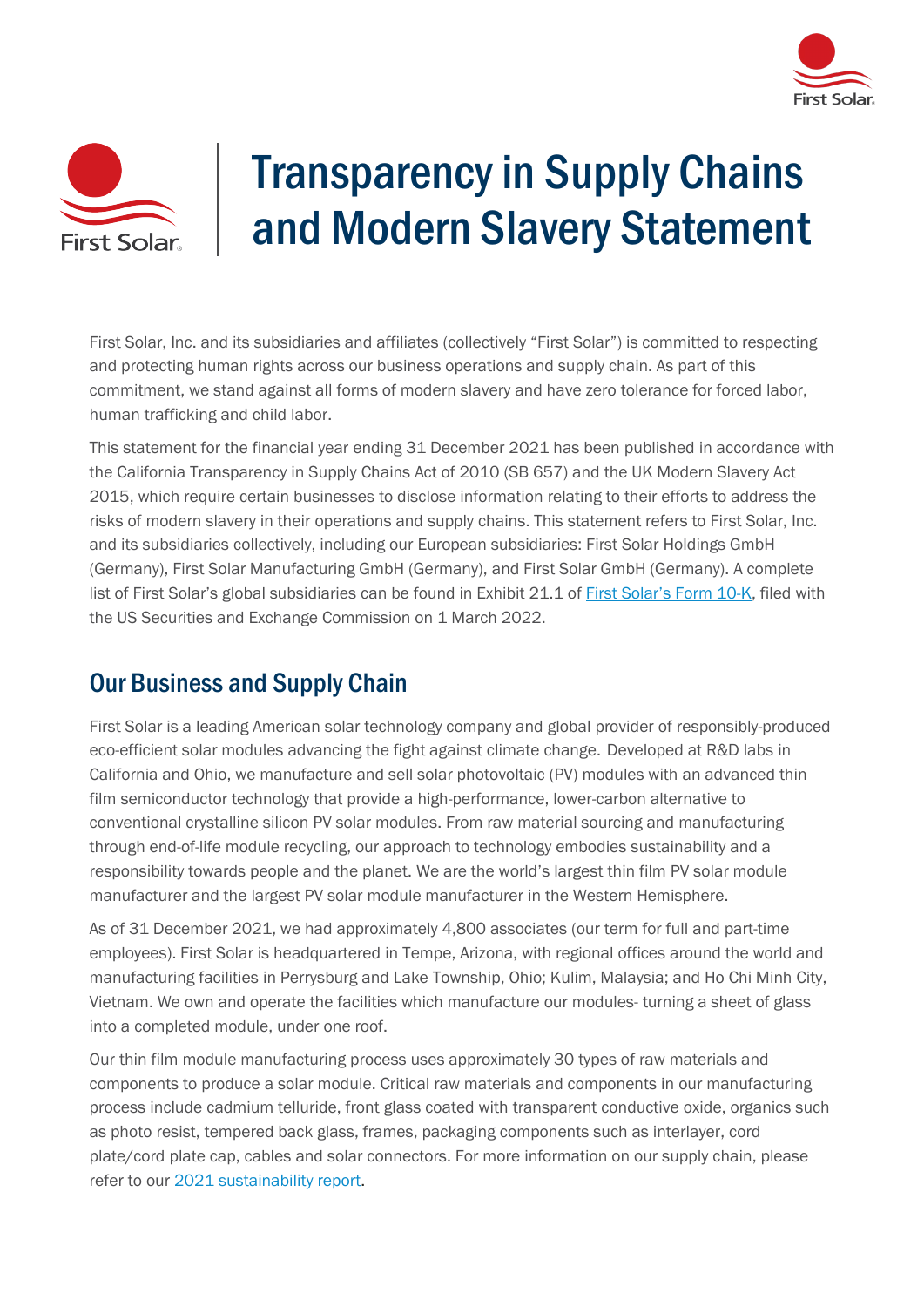

## Our Commitment and Policies

First Solar is committed to complying with the laws established to protect human rights in each country where we operate and respecting the rights set forth in the International Labour Organization (ILO) 1998 Declaration on Fundamental Principles and Rights at Work and the UN Guiding Principles on Business and Human Rights, which provide further instruction to companies dedicated to preventing adverse impacts on the communities with which they are involved.

First Solar has established minimum requirements for our associates and suppliers in the areas of environmental, health and safety, labor standards, human rights, and business ethics:

- First Solar [Code of Conduct:](https://www.firstsolar.com/-/media/First-Solar/Documents/Corporate-Collaterals/Code-of-Conduct/First-Solar-Code-of-Conduct.ashx) *Relentless Integrity: How We Conduct Business Ethically* ("our Code") is an important resource designed to help us meet our business goals ethically. Our Code provides a firm foundation for the decisions we make and actions we take when conducting business and applies to everyone at First Solar, including all associates, officers, and directors.
- [First Solar Labor and Human Rights Policy:](https://www.firstsolar.com/-/media/First-Solar/Sustainability-Documents/Sustainability-Policies/First_Solar_-_Labor_and_Human_Rights_Policy_web.ashx) Our Labor and Human Rights policy outlines First Solar's commitment to respecting fundamental human rights and protecting the dignity of workers everywhere. Our policy is aligned with the Responsible Business Alliance's (RBA) Code of Conduct and guided by the International Labour Organization 1998 Declaration on Fundamental Principles and Rights at Work and the UN Guiding Principles on Business and Human Rights.
- [First Solar Conflict Minerals Policy:](https://www.firstsolar.com/-/media/First-Solar/Sustainability-Documents/FS-Mineral-Policy.ashx) First Solar is committed to responsible sourcing and operating a supply chain free of conflict minerals. We comply with and support the goals established under Section 1502 of the Dodd-Frank Wall Street Reform and Consumer Protection Act (the "Dodd-Frank Act") on conflict minerals and condemn human rights abuses associated with the extraction, transport or trade of minerals and any direct or indirect support to non-state armed groups or security forces that illegally control or tax mine sites, transport routes, trade points or any upstream actors in the supply chain.
- RBA [Code of Conduct](https://www.responsiblebusiness.org/code-of-conduct/) ("RBA Code"): The RBA Code is a set of social, environmental and ethical industry standards. The provisions in the RBA Code are derived from internationally recognized standards including the ILO Declaration on Fundamental Principles and Rights at Work and the UN Universal Declaration of Human Rights. As a member of the RBA, we implement the RBA Code within our operations and our supply chain.

## Risk Assessment and Due Diligence

From our policy, supplier contracts, screening, mapping and auditing, to training and reporting, First Solar takes a comprehensive approach to responsible sourcing and supply chain management in order to identify, prevent and mitigate potential adverse human rights and environmental impacts:

1. Verification: All new suppliers undergo a rigorous qualification process using a balanced scorecard which focuses on Quality, Cost, Flexibility, Service, Technology and Sustainability. We regularly map our supply base and conduct an annual risk assessment to identify potential high-risk suppliers. In 2021, we leveraged third-party tools and indexes on global slavery, forced labor and other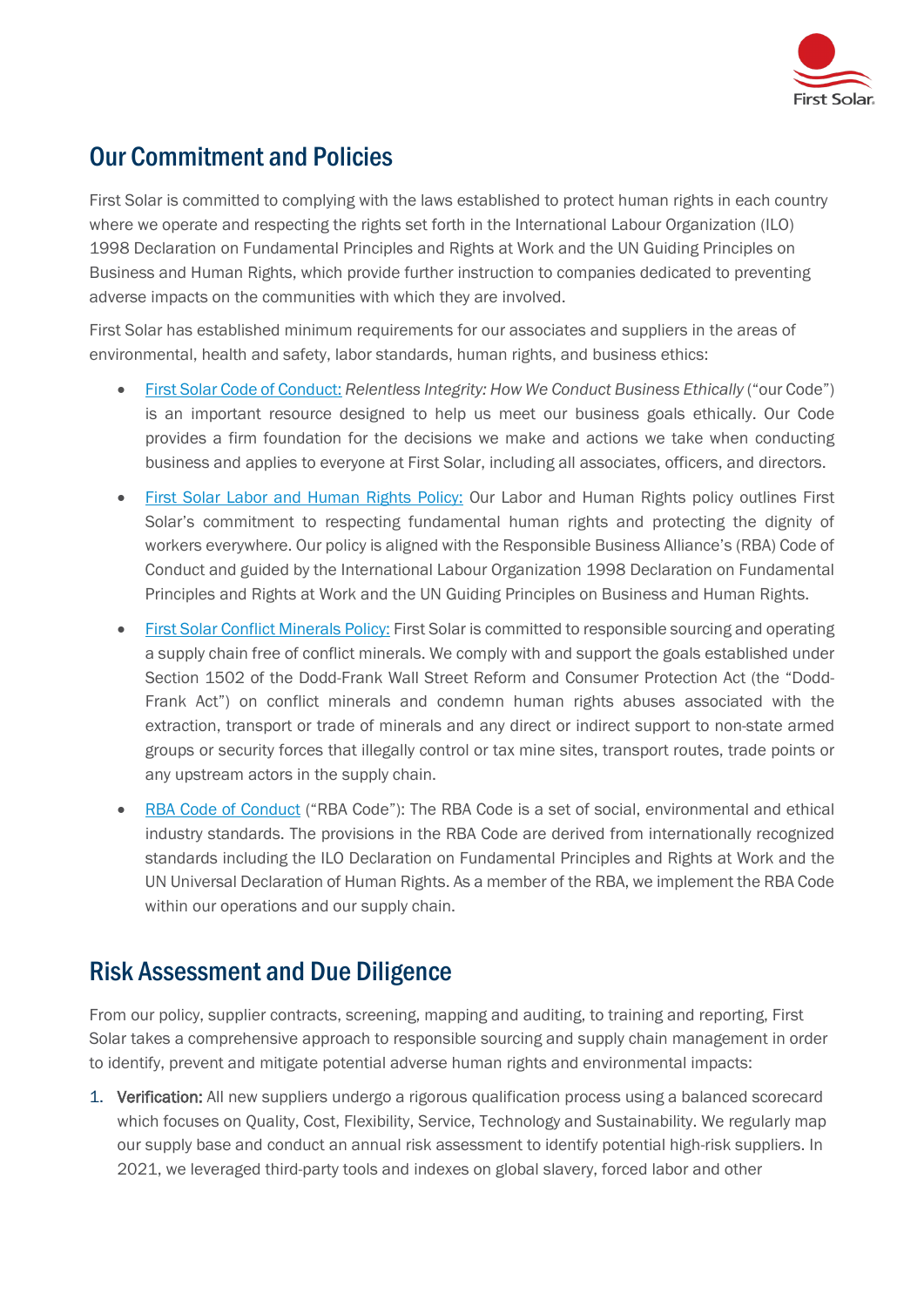

environmental, social, governance (ESG) aspects to identify high-risk suppliers based on industry, geography and spend.

- 2. Audits: First Solar audits new and high risk suppliers on quality as well as environmental management, health and safety, labor, human rights, and ethics by leveraging the RBA Code as a framework. In 2021, First Solar became a member of the RBA which gives us access to their advanced due diligence tools and programs, and will enable us to conduct third-party audits of potential high-risk suppliers by leveraging their Validated Assessment Program (VAP) — a leading standard for onsite compliance verification and effective, shareable audits. We work with suppliers to drive improvements and to remedy adverse impacts through Corrective Action Plans. We publicly report on the environmental and social performance of the suppliers we audit in our sustainability report on an annual basis. In 2021, First Solar conducted six audits which included environmental and social criteria based on the RBA code and one supplier completed a third-party VAP audit. Due to Covid-19 travel restrictions in 2021, most of the audits were conducted virtually.
- 3. Certification: First Solar's supplier agreements require compliance with applicable laws and regulations in addition to First Solar requirements, which may exceed local legal requirements. Under the terms of First Solar's supplier agreements, suppliers must commit to comply with the RBA Code and require their suppliers to do the same. Suppliers must also represent, warrant and covenant that they will not use child, slave, prisoner or any other form of forced or involuntary labor, or engage in abusive employment in the supply of goods or provision of services. Violation of any labor standards may result in the termination of First Solar's business relationship with such party.
- 4. Internal Accountability: First Solar requires all of its directors, officers and associates to act ethically and requires compliance with First Solar's Associate Handbook and our Code. Our Chief Compliance Officer manages First Solar's Global Compliance Organization which oversees our ethics and compliance program. The goal of this organization is to implement policies, processes, training, monitoring and general awareness programs to promote ethics and compliance with applicable legal and regulatory standards. Subject to the requirements of local law, and after due diligence and full and fair investigation, any employee found to have directly engaged in or knowingly engaged suppliers engaged in slave labor or human trafficking will be subject to immediate termination of employment.
- 5. Training: In 2021, we provided Transparency across Supply Chain training to all First Solar associates involved in procurement and achieved a 100% completion rate. The training includes the following objectives: recognizing and communicating awareness of human trafficking risks relevant to First Solar's business; ensuring compliance with the California Transparency in Supply Chains Act (SB 657) and global human rights regulations; and identifying and avoiding trafficked labor in each specific business unit at First Solar.
- 6. Ethics Hotline: First Solar has established a third-party operated Ethics Hotline to provide an anonymous and confidential solution to communicate serious legal, financial, ethical or human rights concerns. No human rights concerns were reported in 2021. The Ethics Hotline ensures that serious concerns are heard and are acted upon immediately. Any associate, employee of First Solar, supplier and other external stakeholder can report concerns toll-free via our [Ethics Hotline.](https://www.firstsolar.com/About-Us/Ethics-Hotline)